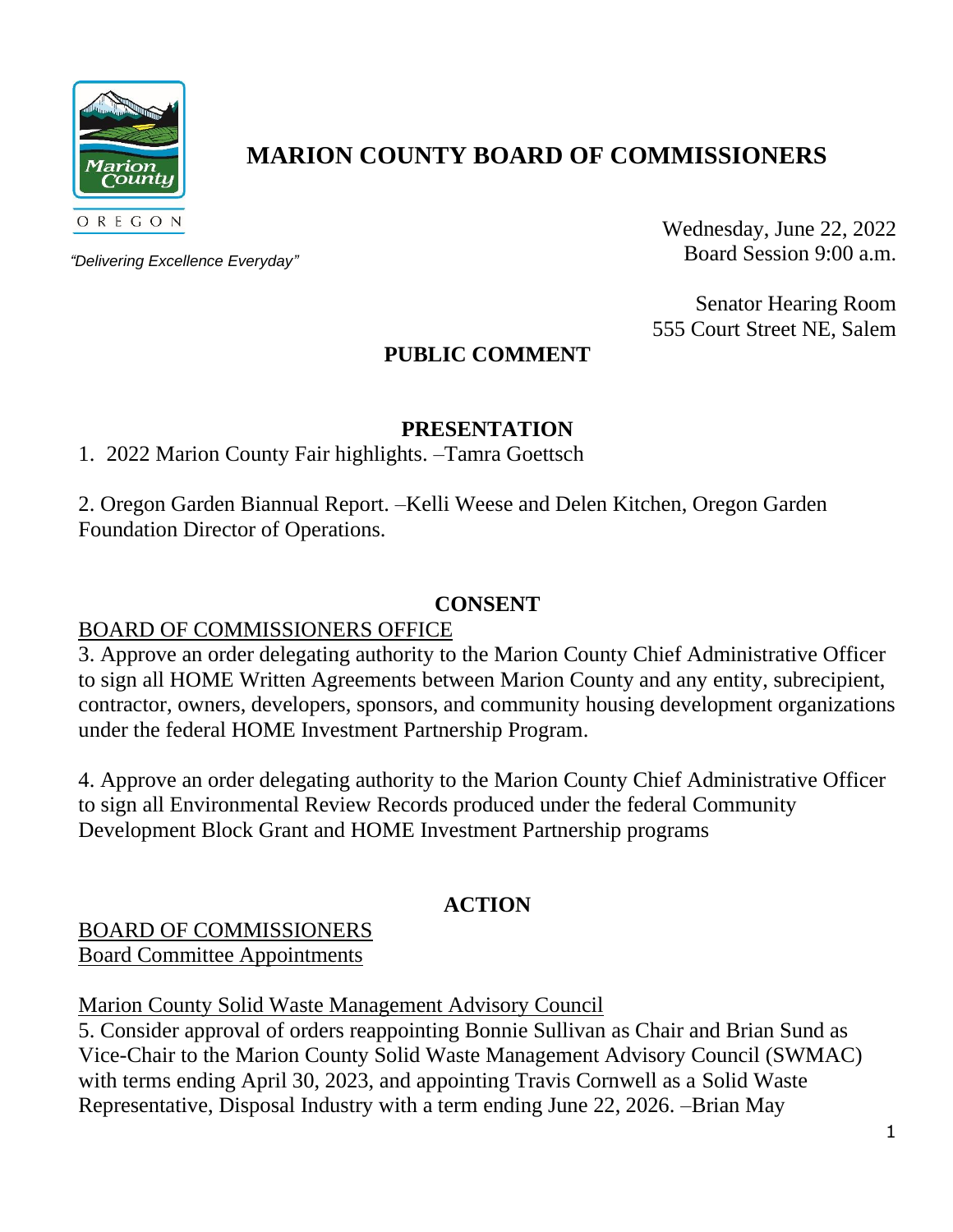6. Consider approval of the incoming funds Intergovernmental Agreement Land Acquisition Grant with Oregon Housing and Community Services in the amount of \$1,706,500 for the purchase of seven parcels of land totaling 15-acres for the Mill City Housing Project through June 30, 2022. –Matt Lawyer

## CLERKS OFFICE

7. Consider approval Amendment #5 to the Contract for Services with HART Intercivic, Incorporated to add \$150,000 for a new contract total of \$1,319,667.20 to provide maintenance, hardware, and software services for the vote tabulation system through June 30, 2024. –Bill Burgess

## COMMUNITY SERVICES

8. Consider approval of the incoming funds Intergovernmental Agreement with the Oregon Department of Administrative Services in the amount of \$2,000,000 for the Salem Community Investment Fund through June 30, 2024. –Tamra Goettsch

## INFORMATION TECHNOLOGY

9. Consider approval of the Purchase Order with Mythics Inc. in the amount of \$246,164.55 for the renewal of Oracle software licenses, maintenance, and technical support services through June 30, 2023. –Gary Christofferson and Jeff White

## JUVENILE DEPARTMENT

10. Consider approval of the ratification of the Marion County Juvenile Employees Association (MCJEA) Collective Bargaining Agreement (CBA) 2022-2024. –Troy Gregg

## SHERIFF'S OFFICE

11. Consider approval of the Contract for Services with Lance Loberg, M.D., in the amount of \$522,000 to provide supervising physician services for the Marion County Jail and the Marion County Juvenile Department through June 30, 2025. –Lieutenant Jacob Ramsey

## **PUBLIC HEARINGS 9:30 A.M.**

## BOARD OF COMMISSIONERS

A. Public hearing to consider the Program Year 2022 Annual Action Plan for the Community Development Block Grant (CDBG) and the HOME Investment Partnerships Program. –Tim Glisson